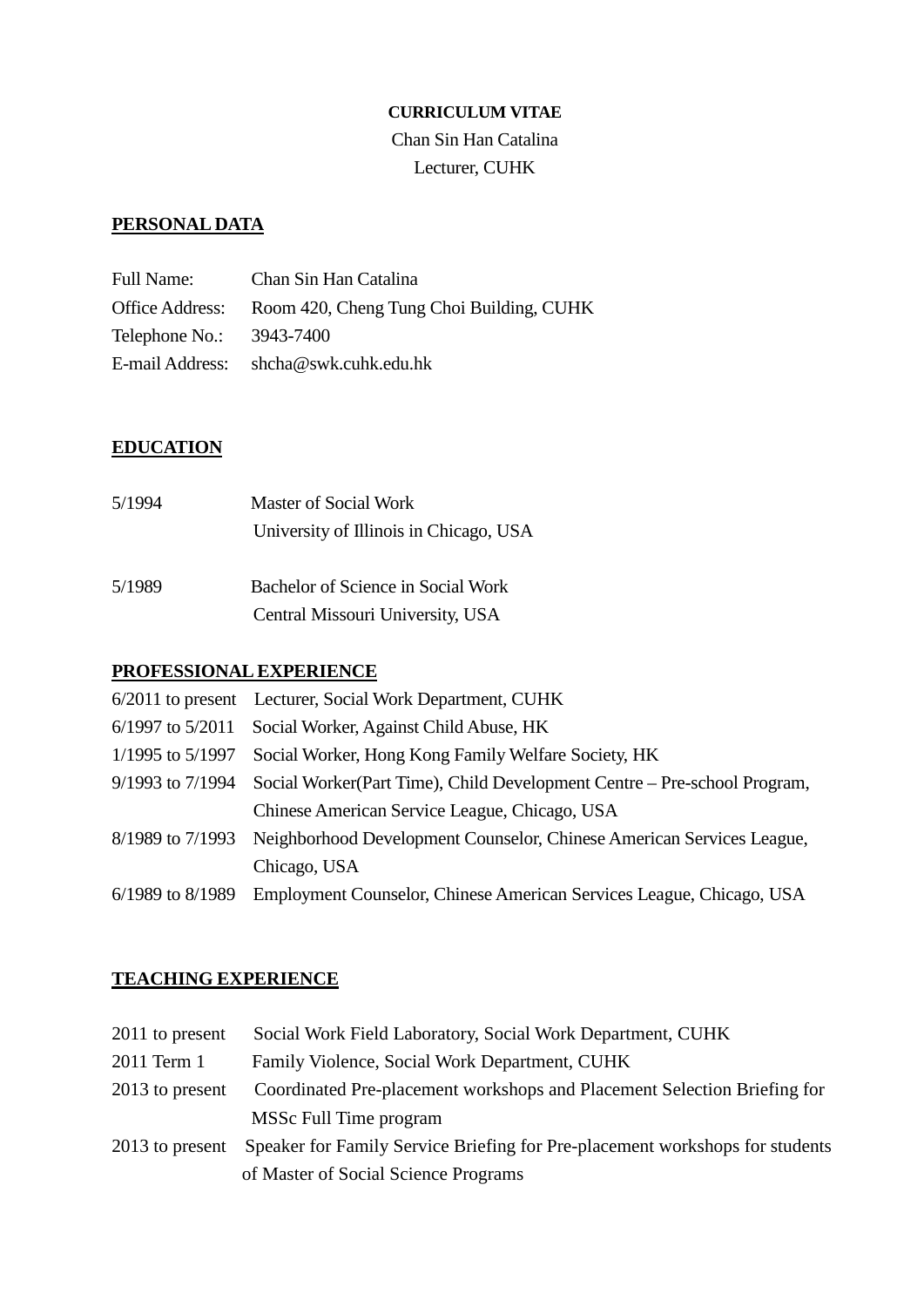# **PROFESSIONAL SOCIETIES**

| Present | Member of International Society for the Prevention of Child Abuse and Neglect |
|---------|-------------------------------------------------------------------------------|
| Present | Registered Social Worker, Social Worker Registration Board HK                 |

### **SERVICE TO DEPARTMENT**

|        | 6/2019 to present Advisor of Alumni Association, Department of Social Work, CUHK       |
|--------|----------------------------------------------------------------------------------------|
|        | 9/2018 to present Committee Member of Against Sexual Harassment, CUHK                  |
|        | 1/2013 to 7/2019 Field Coordinator of Master of Social Science Full Time program, CUHK |
| 5/2014 | Led a study tour to Shangdong University, China                                        |

# Workshop for Department

| 27/4/2019            | Provided a workshop on understanding and handling child abuse and neglect        |
|----------------------|----------------------------------------------------------------------------------|
|                      | Cases for graduates of Undergraduate, Master of Social Science (Full Time        |
|                      | & Part Time) Programs                                                            |
| $1 - \frac{3}{2014}$ | Coordinated Workshop on Family Violence (4 sessions) for social work             |
|                      | final year students of undergraduate and MSSc programs                           |
| 2012 to present      | Provided one to two times' brief counseling for MSSc full time students who      |
|                      | initiated to seek support and those had exhibited emotional, mental or           |
|                      | physical health problems before and during their placement. Provided             |
|                      | Preliminary assessment to their problems, discuss plausible resources and        |
|                      | treatment directions, and make referral to appropriate services such as          |
|                      | Psychiatrist, counsellor or clinical psychologist for alleviating their problems |

# **SERVICE TO CHUNG CHI COLLEGE**

|                 | 6/2019 to present Chung Chi College Representative                                                |
|-----------------|---------------------------------------------------------------------------------------------------|
| 2012 to present | Chung Chi College Student Canteen Committee Member                                                |
| 7/2014          | Trained student leaders for Chung Chi College                                                     |
| 11/2013         | Coordinated two self- development workshops with Chung Chi College for<br>MSSc Full Time students |

# **External Service**

|                     | 12/2018 & 3/2018 Provide non-fee charging trainings for social workers of Against Child |
|---------------------|-----------------------------------------------------------------------------------------|
|                     | Abuse Limited                                                                           |
| $3/2019$ to present | Provide non-fee charging consultation on child abuse and neglect for The                |
|                     | Hong Kong Society for the Deaf                                                          |